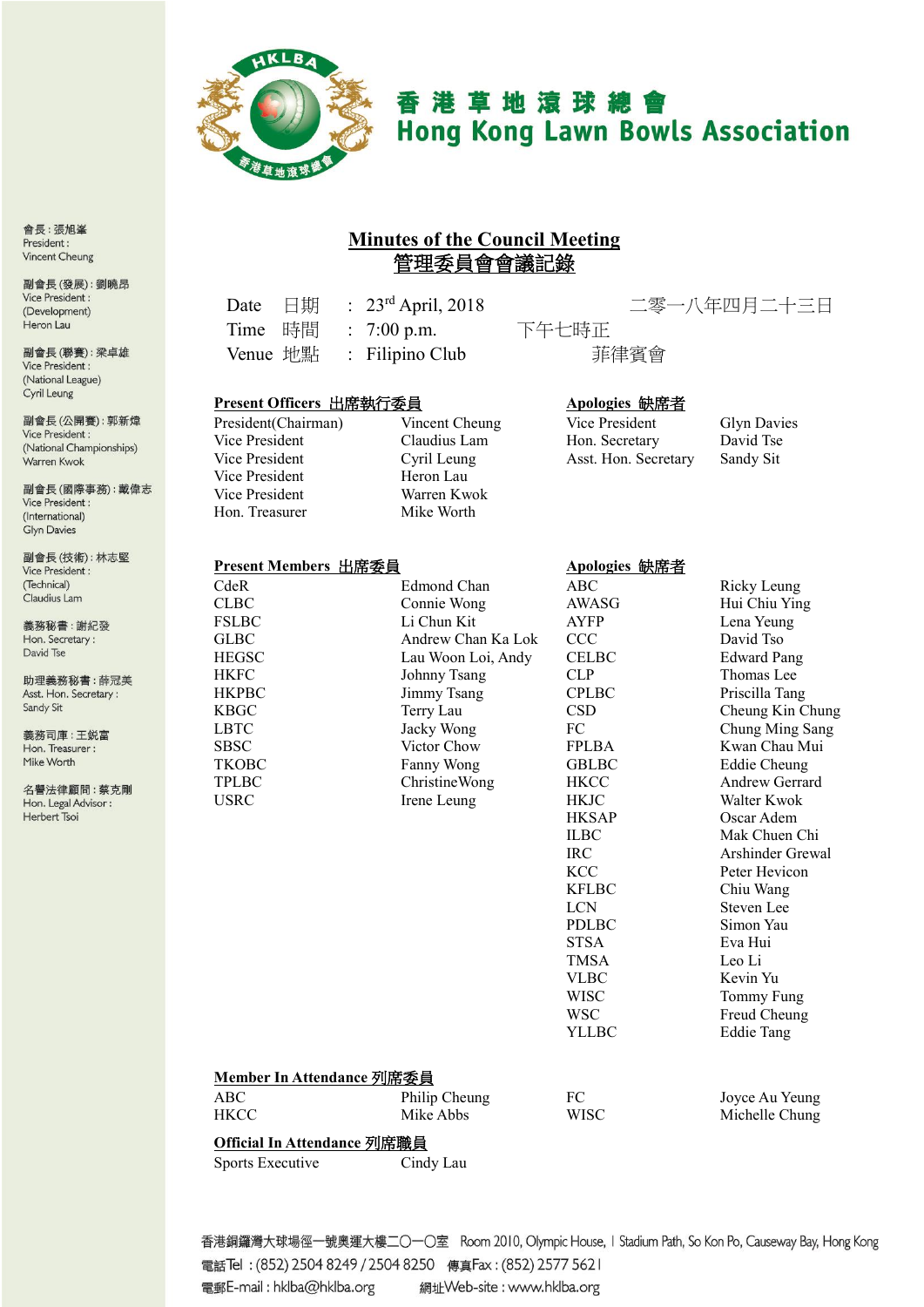### **1. ACCEPTANCE OF PREVIOUS MINUTES**

The minutes of the council meeting held on 12 March 2018, having been circulated to all members of the Council of Management, were taken as read, confirmed, and approved.

### **2. MATTERS ARISING**

The Chairman welcomed three new conveners, viz. Mr. Edmond Chan of CdeR, Mr. Terry Lau of KBGC, Mr. Mike Abbs of HKCC and Ms. Irene Leung of USRC.

#### **3. CORRESPONDENCE**

- 3.1 HKLBA received a correspondence from World Bowls (WB) to clarify that the International Bowls Corporation (IBC) was not a member of World Bowls. Member clubs were also encouraged to report to HKLBA immediately if IBC further contact them for whatever reasons.
- 3.2 World Bowls announced that Mr. Claudius Lam, our Vice President (Technical), was appointed as the World Bowls Development Director for Asia, effective in May, 2018.
- 3.3 HKLBA received a message from Chinese Multi Bowls Association that there would be two forthcoming national competitions, viz. the All Nations Youth Games (U18) to be held in 2019 and the All Nations Games to be held in 2021. HKLBA would probably send the Hong Kong Team to take part in these games.

#### **4. TREASURER'S REPORT**

Summary of outstanding receivables as at 23 April 2018 was tabled. The Treasurer reminded all members to settle the outstanding amounts as soon as possible.

## **5. NATIONAL LEAGUE**

- 5.1 For the Premier League 2018, a late application from HKFC for an additional side (HKFC-F) in men competition was received. Since Division 9 had an odd number of entries, the League Panel decided to accept the late entry.
- 5.2 As LCSD received a complaint from the public that all greens in Victoria Park Outdoor Bowling Greens were being used by NSAs in every Saturday afternoon, it was resolved with LCSD that twelve rinks would be reserved in alternate week in the first half of the HKLBA league season. Thereafter, nine rinks would be reserved in the second half league season so as to release three rinks for use by the public.
- 5.3 As regards the Ap Lei Chau Sports Centre, it was resolved that at least three rinks would be reserved for public use in the first week of each month.
- 5.4 The ICAC suggested Yuen Chau Kok Sports Centre to improve upon the payment policy, i.e. reservation of greens for league games should be paid 60 days in advance. This implied that all preparation formalities for league games would require longer lead time. V.P. (National League) would further discuss with LCSD with a view to fine tuning their policy in order to minimize inconvenience to member clubs.
- 5.5 For the calculation of champion skip, it would be counted by side and different side in same division would be counted separately.
- 5.6 To ensure fairness in league competitions, the Panel proposed that a bowler should not play in any other side of the same division, once the bowler had already played in a side.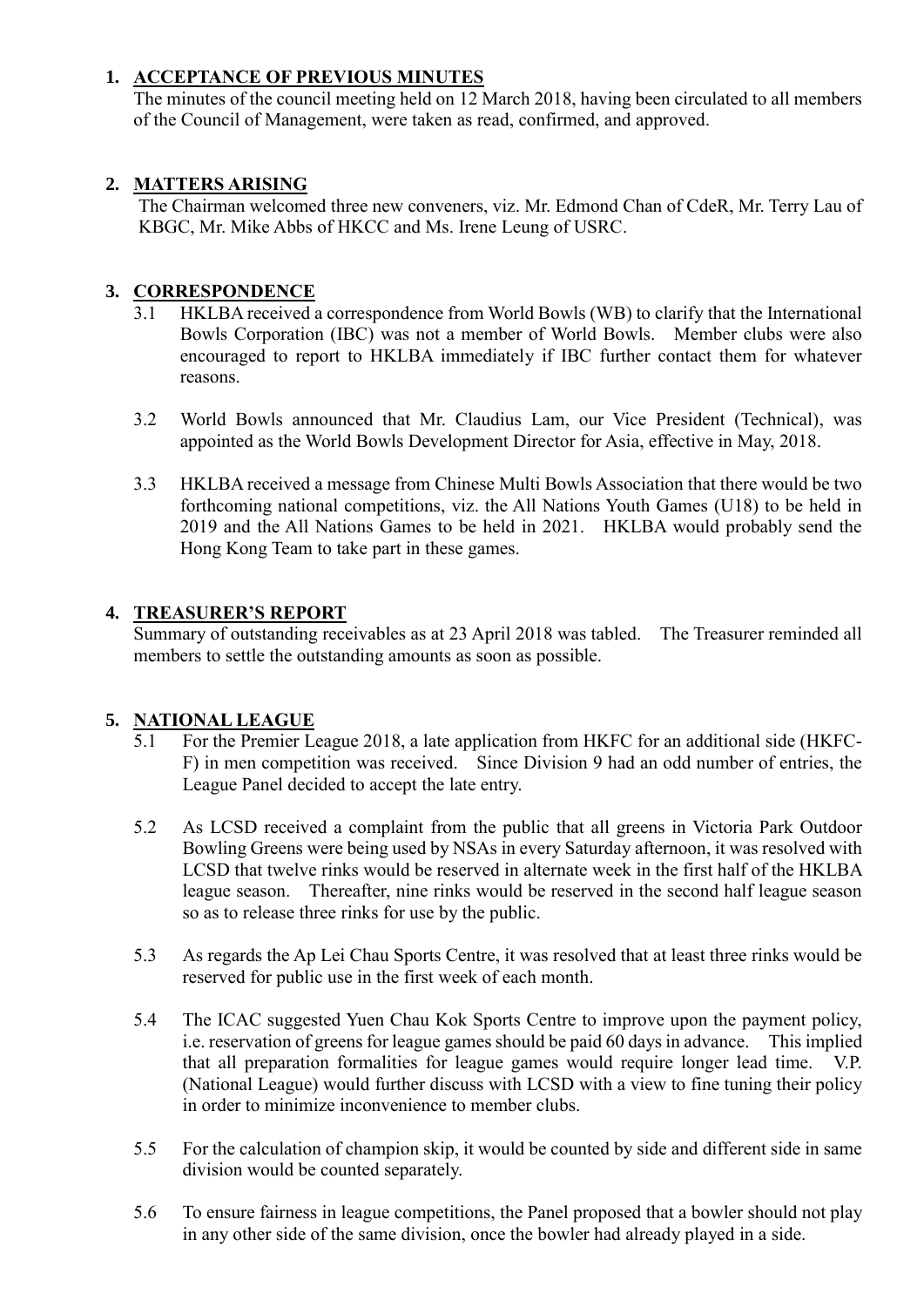#### **6. NATIONAL COMPETITIONS**

- 6.1 HKSAP was deducted two points from the Bowler of the Year Award for the current year and the team would be suspended for the next round (Round Four) of the National Pairs due to HKSAP player wore improper shoes in the Men's National Pairs Championships 2018 (Ref 309).
- 6.2 Aitkenhead Fours Lawn Bowls Competition 2018 was completed. The Men's winner was IRC and Women's winner was USRC.
- 6.3 The Bowls Grand Prix 2018 was completed. The Men's winner was CCC and Women' winner was HKFC. We thanked CCC, HKFC and KCC for providing the greens.
- 6.4 We received applications from CdeR, FC, HKFC and KCC to host the 2018 National Championship Finals Day – Summer. The Panel decided that the Finals Day would be host by FC in July this year since it had host the finals day in 2016.

#### **7. DEVELOPMENT**

- 7.1 The Overseas Exchange Programme was successfully held in Adelaide, Australia from 1 to 8 April, 2018. A full report would be published in the next HKLBA Year Book to share the precious moment of all the bowlers.
- 7.2 An Inter-School Competition 2018 would be organized in Ap Lei Chau Sports Centre on 1 May, 2018. A total of 18 teams (59 students) from 9 Secondary Schools and 2 Primary Schools would participate in the event.

#### **8. TECHNICAL**

8.1 We received a draft plan of the greens in Kai Tak Sports Park. There would be two relatively small greens with six rinks each, and the dimension of which would be 32m x 30m,  $(LxW)$ .

8.2 A memo regarding slow play was sent to all bowlers. The three salient points of which were firstly on the prohibition of a skip going to the delivery end to talk with his/her front bowlers, secondly on stopping long discussion among bowlers when changing heads, and thirdly on cancellation of double skipping procedure.

#### **9. INTERNATIONAL COMPETITIONS**

9.1 The 2018 World Youth Championships was successfully held at Queensland, Australia from 21 February to 3 March, 2018. Hong Kong, China Squad was awarded  $5<sup>th</sup>$  Place in Men Singles and Mixed Pairs. The details of the result were as follows:

| <b>EVENTS</b>        | <b>RESULTS</b> | <b>PLAYERS</b>        |
|----------------------|----------------|-----------------------|
| <b>MEN SINGLES</b>   | 5th Place      | Choi Shing Hin, Jason |
| <b>MEN SINGLES</b>   | 15th Place     | Po Ting Jun, James    |
| <b>WOMEN SINGLES</b> | 15th Place     | Yunse Ha              |
| <b>WOMEN SINGLES</b> | 16th Place     | So Ka He, Angel       |
| <b>MIXED PAIRS</b>   | 5th Place      | Po Ting Jun, James    |
|                      |                | So Ka He, Angel       |
| <b>MIXED PAIRS</b>   | 15th Place     | Choi Sing Hin, Jason  |
|                      |                | Yunse Ha              |